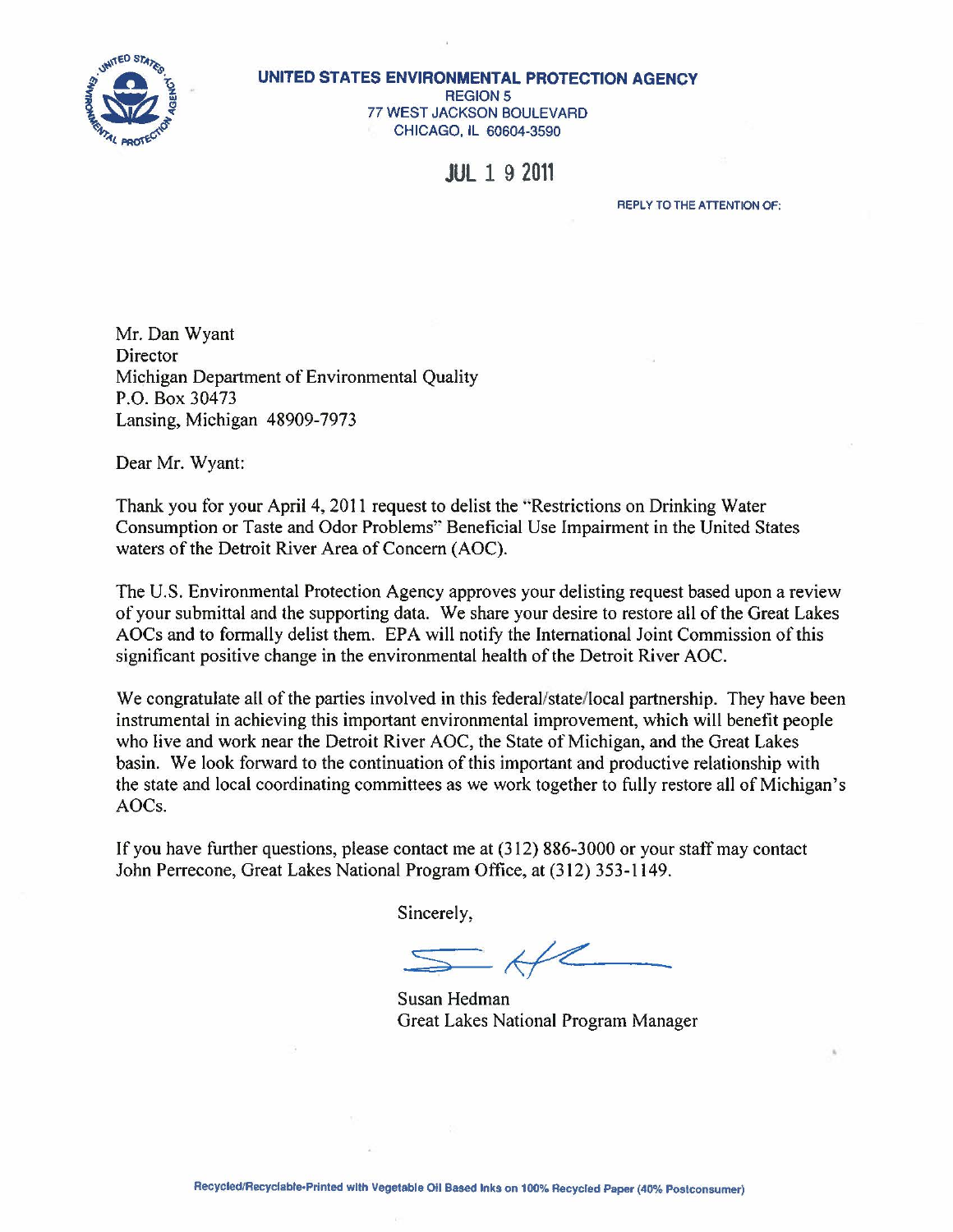cc: Patricia Birkholz, MDEQ, Office of Great Lakes Frank Ruswick, MDEQ, Office of Great Lakes Christine Aiello, MDEQ, Office of Great Lakes Dr. Saad Jasim, IJC Wendy Carney, EPA GLNPO John Perrecone, EPA GLNPO Rose Ellison, EPA GLNPO

 $\mathcal{L}_{\mathbf{z}}$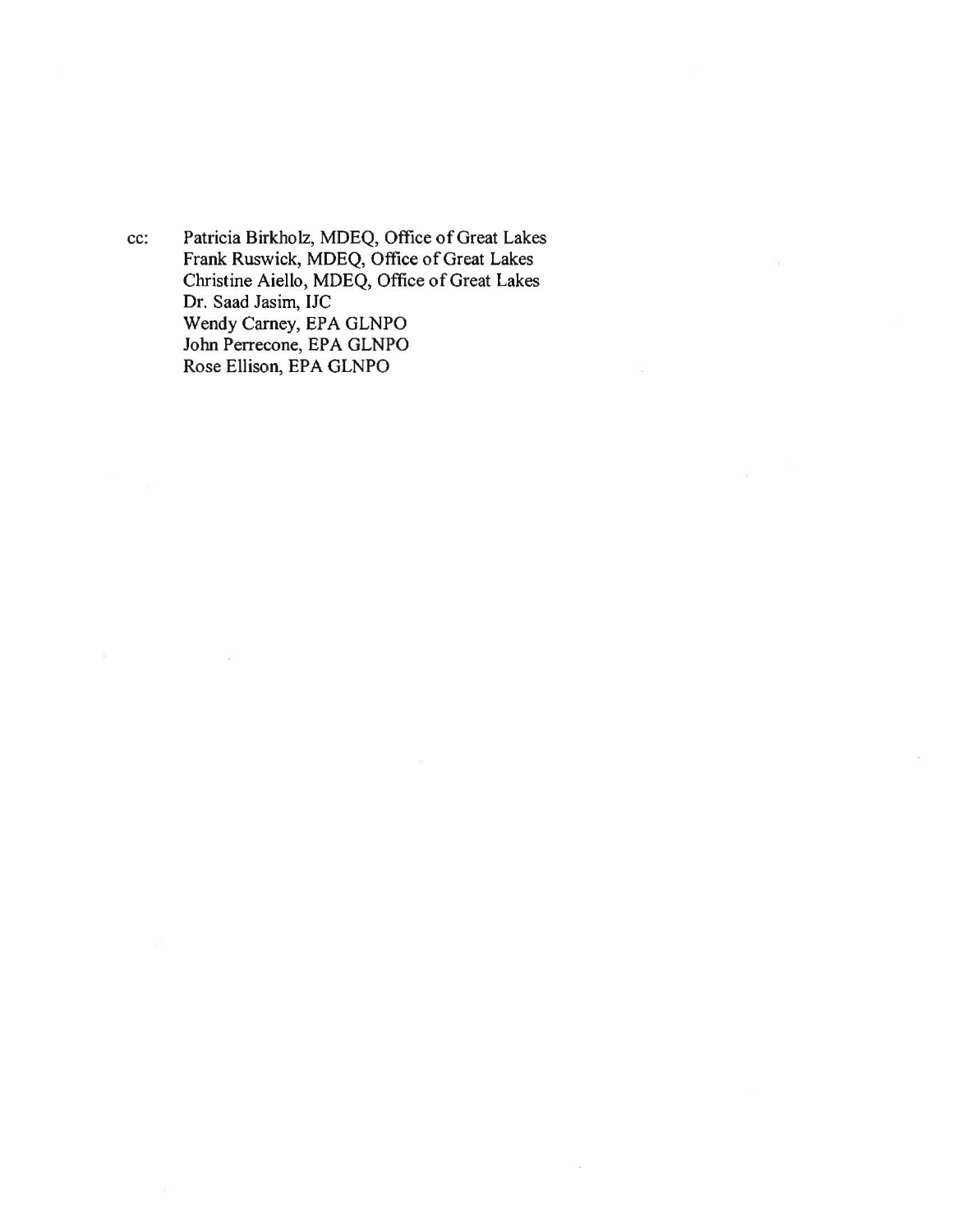

RICK SNYDER **GOVERNOR** 

STATE OF MICHIGAN OFFICE OF THE GREAT LAKES LANSING

PATRICIA BIRKHOLZ **DIRECTOR** 

# April4, 2011

Mr. David Cowgill, Acting Director Great Lakes National Program Office United States Environmental Protection Agency Region 5 77 West Jackson Boulevard (G-17J) Chicago, Illinois 60604-3507

Dear Mr. Cowgill:

The purpose of this letter is to request the United States Environmental Protection Agency (USEPA), Great Lakes National Program Office's (GLNPO), concurrence with the removal of the Restrictions on Drinking Water Consumption or Taste and Odor Problems Beneficial Use Impairment (SUI) in United States waters of the Detroit River Area of Concern (AOC). The Michigan Department of Environmental Quality (MDEQ) has assessed the status of this SUI in accordance with the state's Guidance for Delisting Michigan's Great Lakes Areas of Concern, and recommends that the SUI be removed from the list of impairments in United States waters of the Detroit River AOC.

Enclosed please find documentation to support this recommendation, including the SUI removal briefing paper prepared by the MDEQ's technical staff, and a letter of support from the Detroit River Binational Public Advisory Council.

We value our continuing partnership in the AOC Program and look forward to working with the USEPA, GLNPO, in the removal of BUis and the delisting of AOCs. If you need further information concerning this request, please contact Ms. Christine Aiello, Office of the Great Lakes, at 517-241-7504, or you may contact me.

Sincerely This A. Duty

Patricia Birkholz, Director Office of the Great Lakes 517-33-4056

**Enclosures** 

cc/enc: Ms. Rose Ellison, USEPA Mr. John Perrecone, USEPA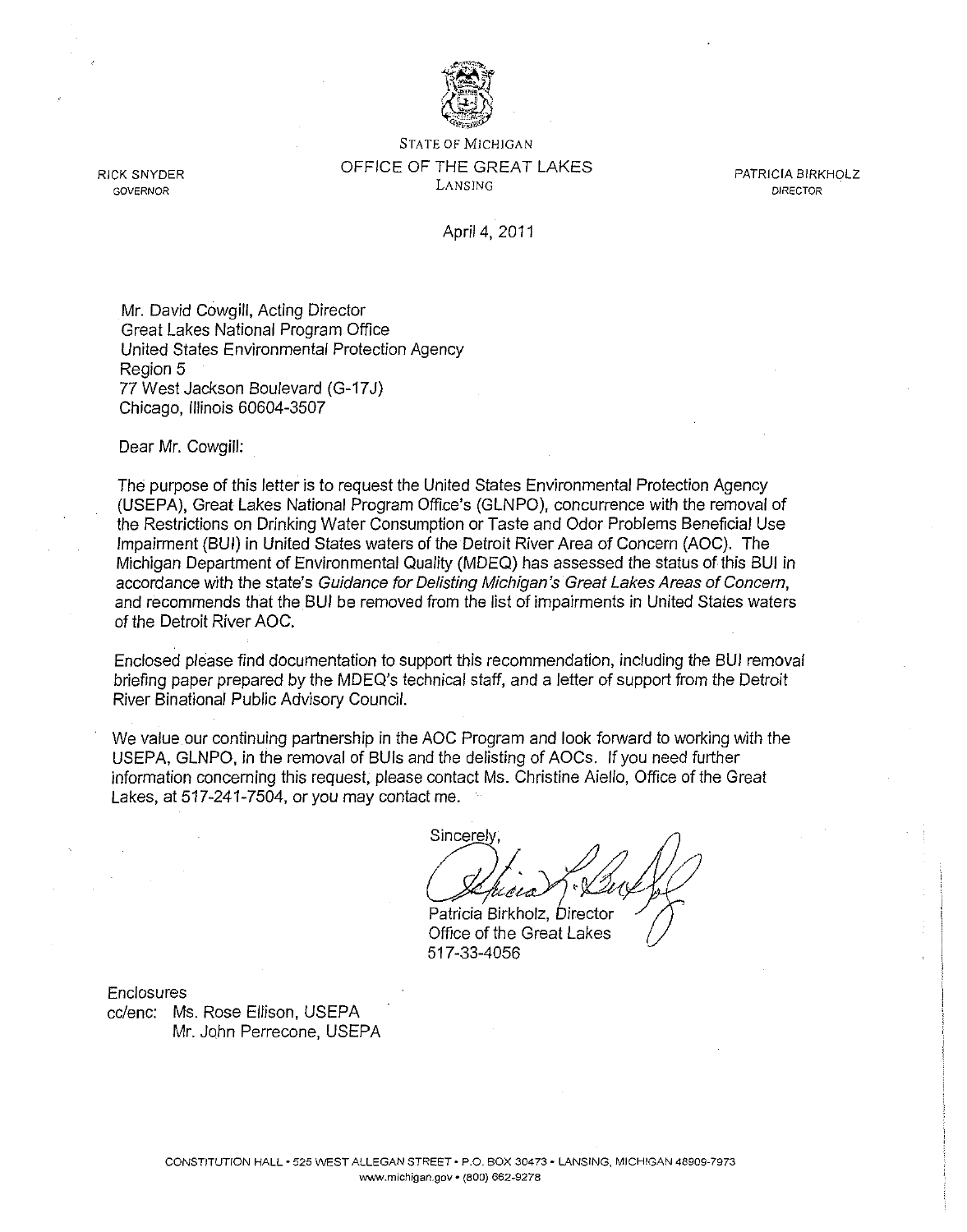# BRIEFING PAPER REMOVAL OF THE RESTRICTIONS ON DRINKING WATER CONSUMPTION OR TASTE AND ODOR PROBLEMS BENEFICIAL USE IMPAIRMENT IN UNITED STATES WATERS OF THE DETROIT RIVER AREA OF CONCERN

## Request

Based upon Remedial Action Plan (RAP) documentation review, consultation with agency staff, Technical Committee review, and public input, the Michigan Department of Environmental (MDEQ), Area of Concern (AOC) Program, requests concurrence with its recommendation to remove the Restrictions on Drinking Water Consumption or Taste and Odor Problems Beneficial Use Impairment (SUI) in United States (U.S.) waters of the Detroit River AOC. This request is being made in accordance with the process and criteria outlined in the Guidance for Delisting Michigan's Great Lakes Areas of Concern (Guidance), (MDEQ, 2008).

## **Background**

The Detroit River is a designated binational Great Lakes AOC. A Great Lakes AOC is a severely degraded geographic area within the Great Lakes Basin. They are defined by the U.S.-Canada Great Lakes Water Quality Agreement (Annex 2 of the 1987 Protocol) as "geographic areas that fail to meet the general or specific objectives of the agreement where such failure has caused or is likely to cause impairment of beneficial use of the area's ability to support aquatic life." In order for an AOC to qualify for removal of the AOC designation, all impaired beneficial uses within it must be restored and removed.

The physical boundary of the Detroit River AOC is defined as the entire river from Windmill Point at Lake St. Clair to the Detroit River Lighthouse at Lake Erie.

The 1996 Detroit River Remedial Action Plan Report (MDEQ, 1996) identified 11 BUis affecting the Detroit River AOC. These BUis are listed here:

- Restrictions on Fish and Wildlife Consumption
- Tainting of Fish and Wildlife Flavor
- Fish Tumors or Other Deformities
- Bird or Animal Deformities or Reproductive Problems
- Degradation of Benthos
- Restrictions on Dredging Activities
- Restrictions on Drinking Water Consumption or Taste and Odor Problems
- Beach Closings
- Degradation of Aesthetics
- Degradation of Fish and Wildlife Populations
- Loss of Fish and Wildlife Habitat

The Detroit River Remedial Action Plan Report identifies the status of the Restrictions on Drinking Water Consumption or Taste and Odor Problems BUI as impaired in U.S. waters of the Detroit River AOC. In Canadian waters of the AOC, the SUI is identified as unimpaired according to a 2009 draft report by Detroit River Canadian Cleanup entitled Detroit River Canadian Remedial Action Plan Stage 2; that report was developed with funding support from the Ontario Ministry of the Environment (OMOE) and Environment Canada (EC).

On November 19, 2008, the Detroit River Public Advisory Council (PAC) voted to accept the criteria for non-habitat SUI assessment and removal presented in the Guidance. The Guidance states that the Restrictions on Drinking Water Consumption or Taste and Odor Problems BUI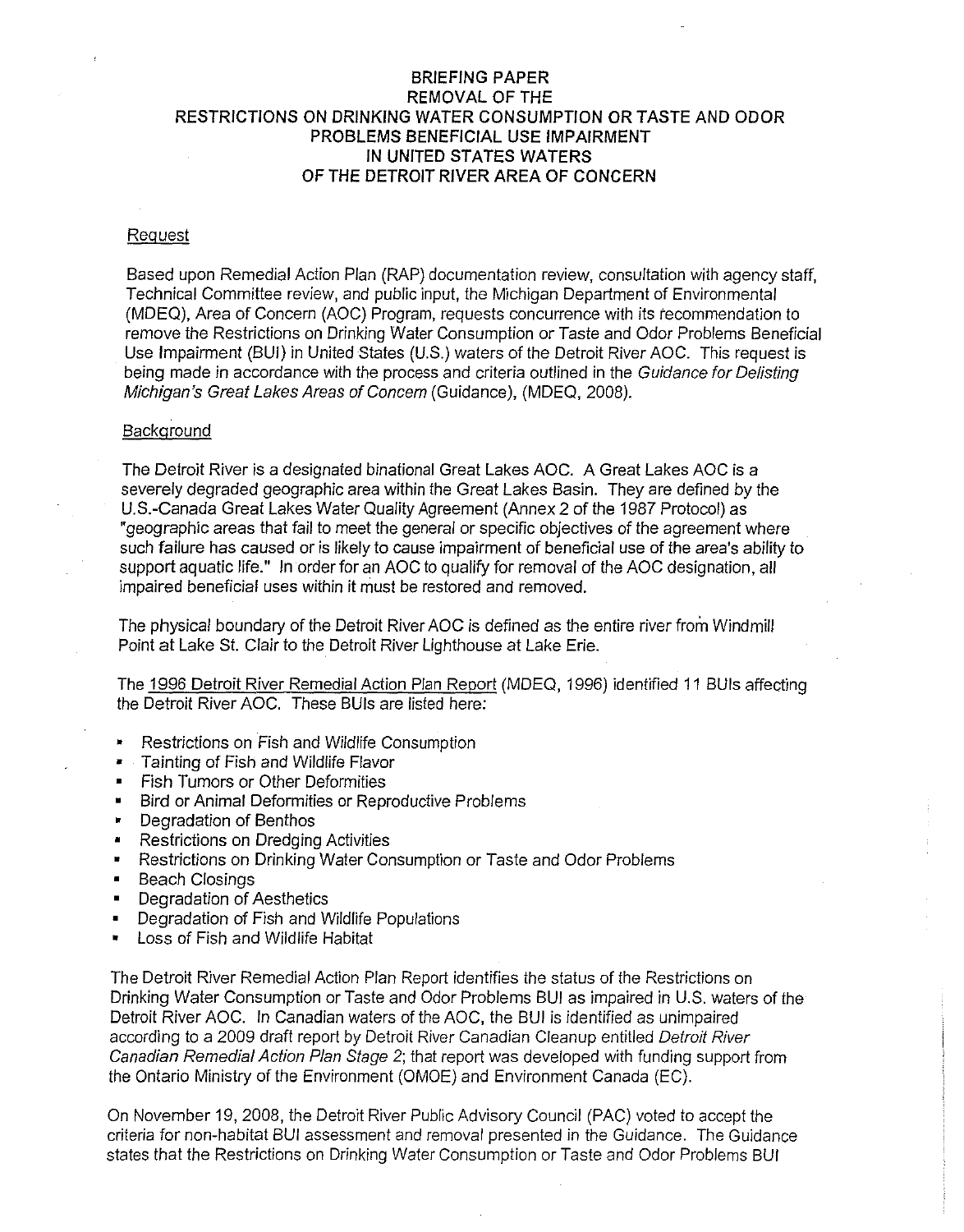Briefing Paper Removal of the Restrictions on Drinking Water Consumption or Taste and Odor Problems BUI in the Detroit River AOC Page 2

will be considered restored when monitoring data for 2 years indicates that public water supplies:

- = meet the current and most stringent human health standards, objectives, or guidelines (at the point of distribution into the water system) for levels of disease-causing organisms, hazardous or toxic chemicals, or radioactive substances; and
- treatment needed to make raw water potable and palatable does not exceed standard methods in those supplies. In the event a public drinking water intake must be closed due to contamination of surface water, standard treatment methods are considered to have been exceeded.

### Summary of Remedial Actions or Source Controls Implemented that Address the BU/

Since the Restrictions on Drinking Water Consumption or Taste and Odor Problems BUI was initially determined for the Detroit River AOC, key point source and nonpoint source control measures have been implemented within the AOC. These have most certainly played a beneficial role with respect to the status of the Restrictions on Drinking Water Consumption or Taste and Odor Problems BUI, whether or not these measures were specifically intended to benefit the status of that BUI or bring about its restoration. These measures include Combined Sewer Overflow control improvements and National Pollutant Discharge Elimination System improvements.

## Assessment of Restoration

In September 2010, MDEQ, Environmental Resource Management Division (ERMD), Drinking Water staff reviewed Monthly Operation Reports and the required chemical monitoring data received during 2008, 2009, and what was then available from 2010 from all water treatment plants that use the Detroit River as their source (i.e., Water Works Park, Springwells, Northeast, Southwest and Wyandotte). This review showed that all plants have met all federal and state drinking water standards for finished water quality. This review also showed that all plants have employed conventional treatment (i.e., coagulation, sedimentation, filtration and disinfection) to treat source water; treatment has not exceeded standard methods, nor have there been any incidences of intakes closing, whether voluntarily or involuntarily. Based on this evaluation, MDEQ AOC Program staff have determined that drinking water from the Detroit River AOC meets Michigan's criteria for removal of the Restrictions on Drinking Water Consumption or Taste and Odor Problems BUI in U.S. waters of the AOC. In January 2010, the Friends of Detroit River conducted an independent review of data obtained to assess this BUI. As a consequence of this independent review, both the Friends of the Detroit River and the Detroit River PAC support removal of this BUI. A letter of support for removal of this BUI was received from the Detroit River BPAC on January 13,2011.

The MDEQ AOC Program convened a Technical Committee to further review the status of the Restrictions on Drinking Water Consumption or Taste and Odor Problems BUI. The Technical Committee comprised Laura Verona, MDEQ, Environmental Resource Management Division; Charles Bristol, Detroit River Public Advisory Council; Rose Ellison, USEPA, Great Lakes National Program Office; Ted Briggs, OMOE; Luca Cargnelli, EC; and Christine Aiello, MDEQ, Office of the Great Lakes. This Technical Committee concluded that drinking water from the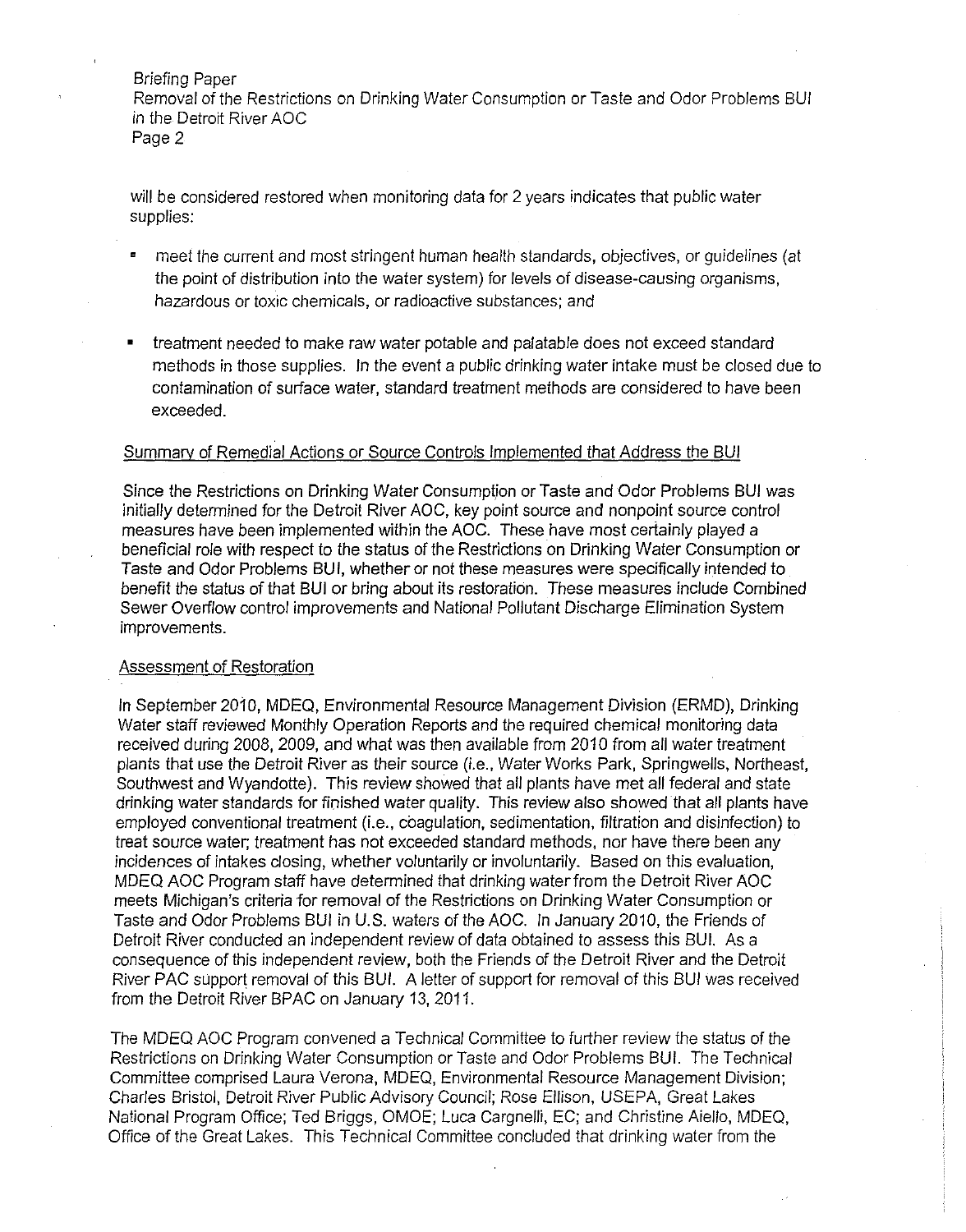Briefing Paper ·Removal of the Restrictions on Drinking Water Consumption or Taste and Odor Problems BUI in the Detroit River AOC Page 3

Detroit River AOC meets Michigan's criteria for removal of the Restrictions on Drinking Water Consumption or Taste and Odor Problems BUI in U.S. waters of the AOC.

A public comment period was provided, beginning January 31,2011, and ending March 2, 2011, to allow broader participation in this BUI removal recommendation. No comments were received during this public comment period.

### Recommendation

The MDEQ, AOC Program, requests concurrence with its recommendation to remove the Restrictions on Drinking Water Consumption or Taste and Odor Problems BUI in U.S. waters of the Detroit River AOC.

Prepared by: Christine Aiello, Senior Environmental Quality Analyst Office of the Great Lakes Michigan Department of Environmental Quality March 14, 2011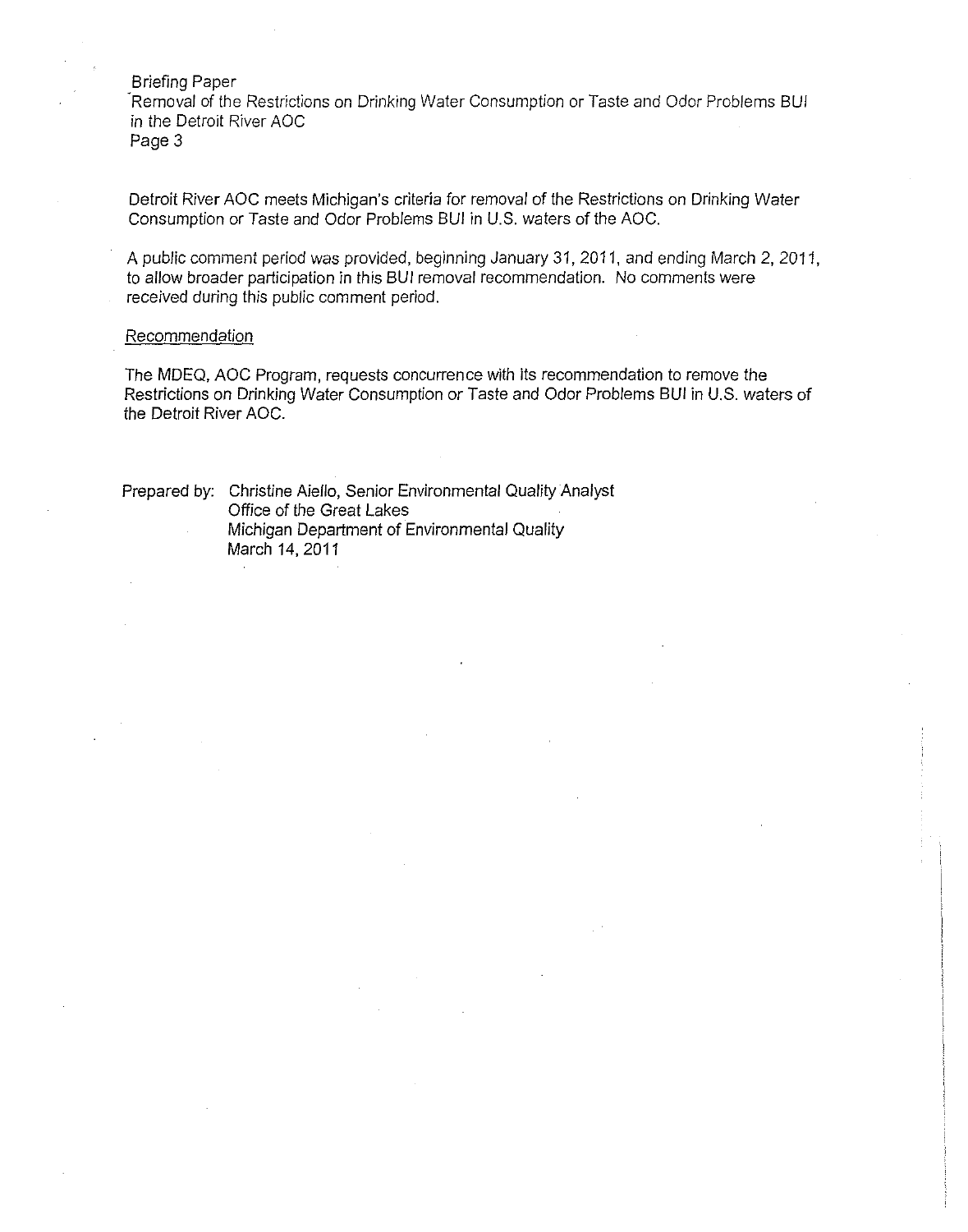### Briefing Paper

Removal of the Restrictions on Drinking Water Consumption or Taste and Odor Problems BUI in the Detroit River AOC Page 4

# **References**

- Detroit River Canadian Cleanup. 2009. Detroit River Canadian Remedial Action Plan Stage 2 Draft.
- International Joint Commission. 1988. Revised Great Lakes Water Quality Agreement of 1978, as amended by Protocol signed November 18, 1987. Consolidated by the International Joint Commission, United States and Canada.
- MDEQ. 2008. Guidance for Delisting Michigan's Great Lakes Areas of Concern. Report No. MI/DEQ/WB-06/001.

MDEQ. 1996. Detroit River Remedial Action Plan Report.